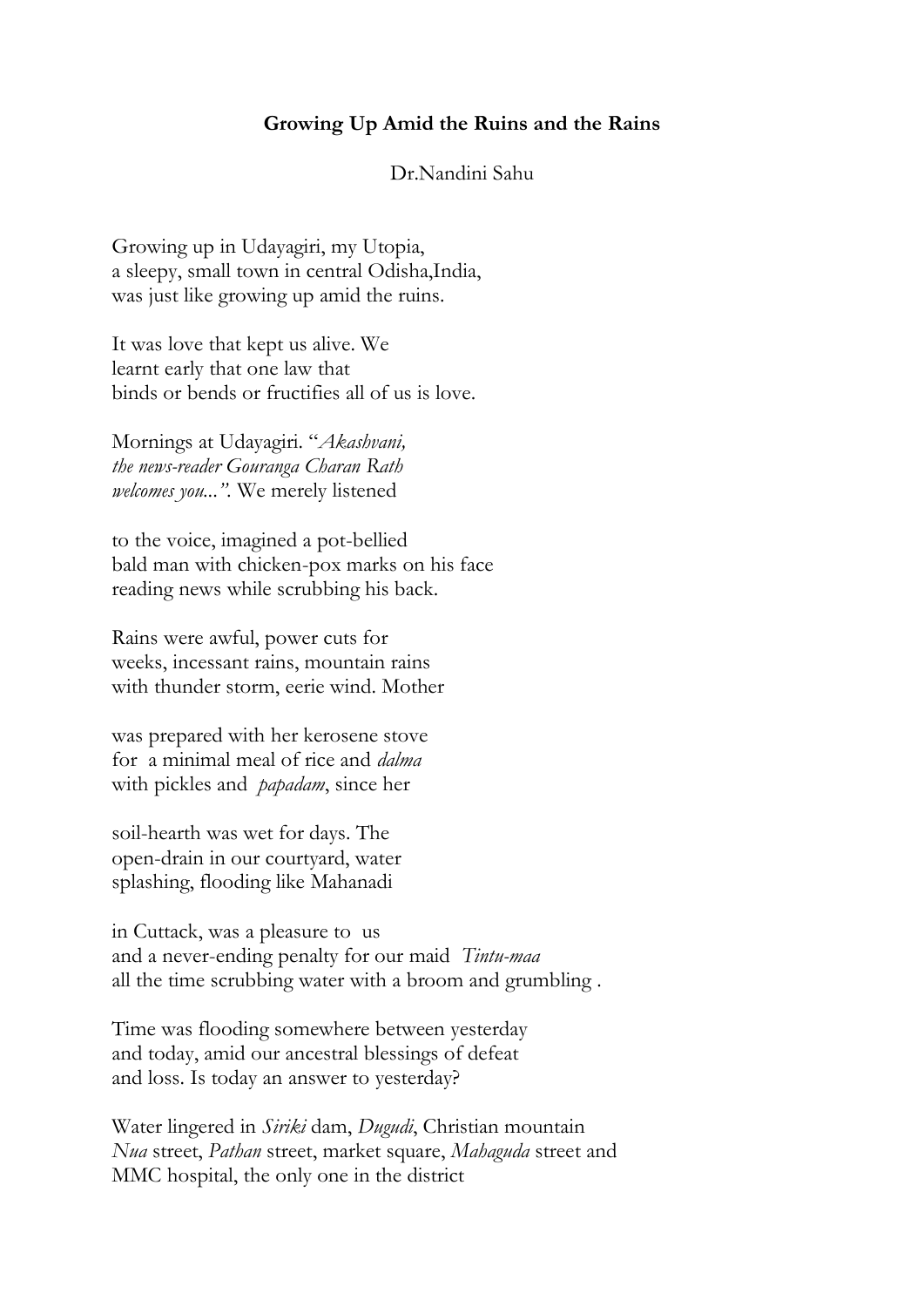where doctors from the U.K. made occasional appearances giving hope to the poor and *the* faith to the agreeable. My youngest siblings were privileged to see the light of life there.

Hours and places, now beyond the recognition of time. Like a speech dictionless, without a meaning. Or, the nameless shrubberies of the Himalayas.

After days and days of rain, as the sun was about to disappear from our faces, cockroaches and dragon-flies taking over our kitchen

and bed-posts, we pretending with books inside the compulsory mosquito-net, one evening, Gouranga Charan Rath

again, "*Akashvani…".* From one end of Udayagiri to another, *Mili bayani's* or *Meraj baya's* rough hands exploding,

exploring the ruins of rain, marveling at the town's weak fortifications. The water was receding everywhere -- *Udayagiri, Daringbadi,* 

*Kumbharkupa, Kanabageri, Badanaju,Malikapori,Kalinga* and further down at *Bhanjanagar*. During such nights, I never slept, just counting the legs

of a peeled-off bleached cockroach, perched like a dinosaurs on the top of my head above the mosquito-net. Thinking of the

low-lying homes and flooded fields where nothing grew except weeds, I sighed . That night I almost heard the deep hollow words echo

inside my sister's disturbed sleep, against her dream of roaring waters, and half-drowned voices of my dead brother and deceased

neighbours -- *Babu, Guni, Bapuni--*the wailing of their mothers in a sing-song voice.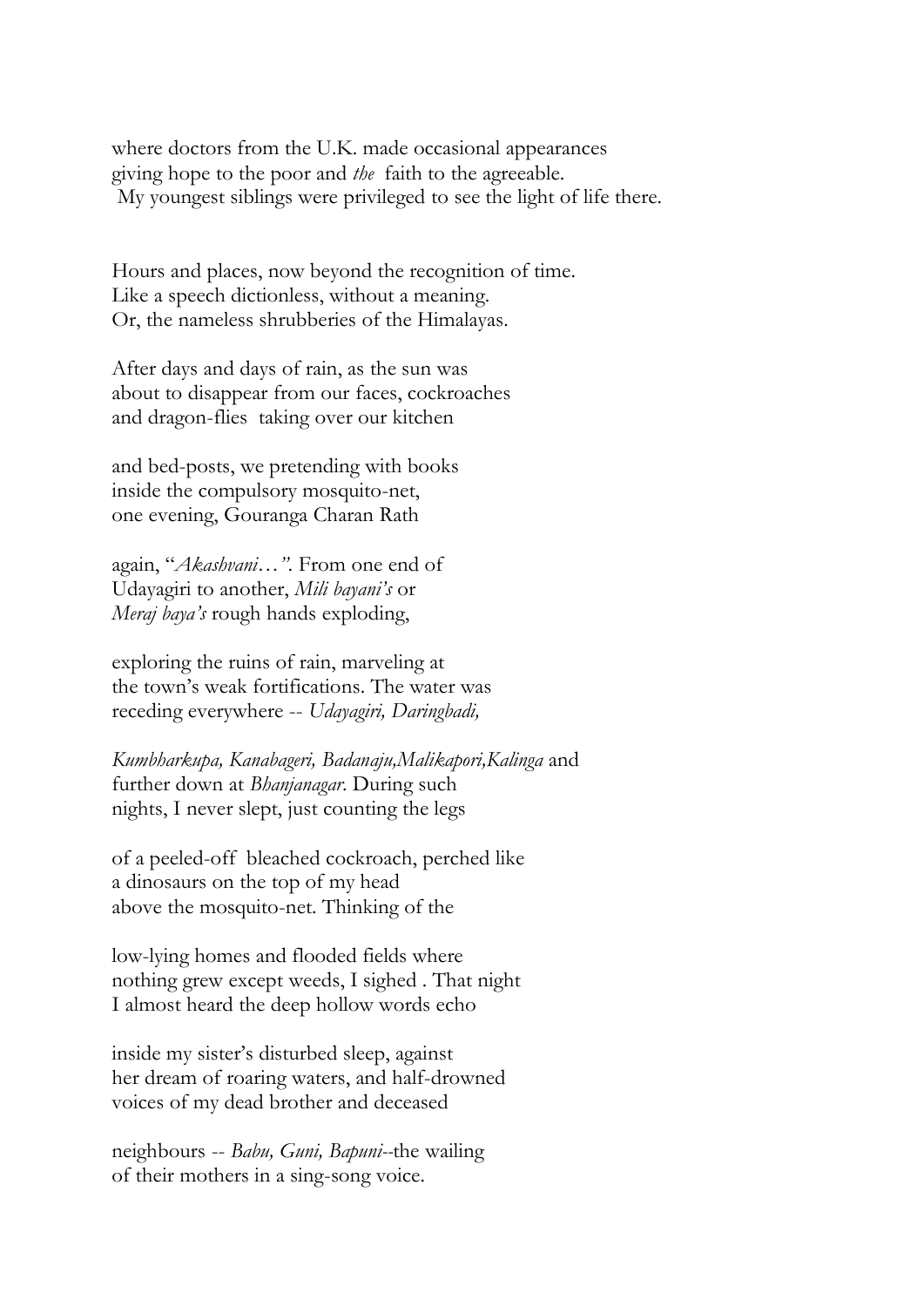And saw my mother's loss of her only son

in her under-eye dark circles. As I prepared myself for the lingering night's sleep, my sister whispered, "did you hear something?"

Pulling our pooled quilt over my face, I said, "*didi*, you may sleep--Udayagiri is safe now." She had a reticent sleep.

At night, in the culmination of the rain, we could perceive the stars, the moon, round and full, wearing a romantic small rainbow tiara and enjoying

its embryonic telluric privileges while sketching the disposed waters to the ambitious blue. Ambitious? No, Udayagiri was far from all ambitions. Ambitious--it never is.

But the morning sun was. After months and months of rain, an ambitious wintry sun. Udayagiri had nothing to do with

the rich ancient maritime history of Odisha. The damp, black evenings were like faces of onus; the rainstorm of our sins

wailed in the form of jackals from the mountains all around. In the photographs of my insomniac eyes, the sounds of my hurt

wandered. I learnt the alphabet of silence and patience without animosity, anger or pretense from Udayagiri winters. Udayagiri, the Darjeeling of Odisha.

Were there only two seasons in Udayagiri? The rain and winter? The ambitious sun always remained lenient, hiding in the darkly-begotten womb of dense forests of *Kalinga Ghat*.

Summer was the other name for Spring. Beige birds sang pleasantly from behind the leafless gulmohur trees, loaded with red flowers.

On my way from school, miming and nagging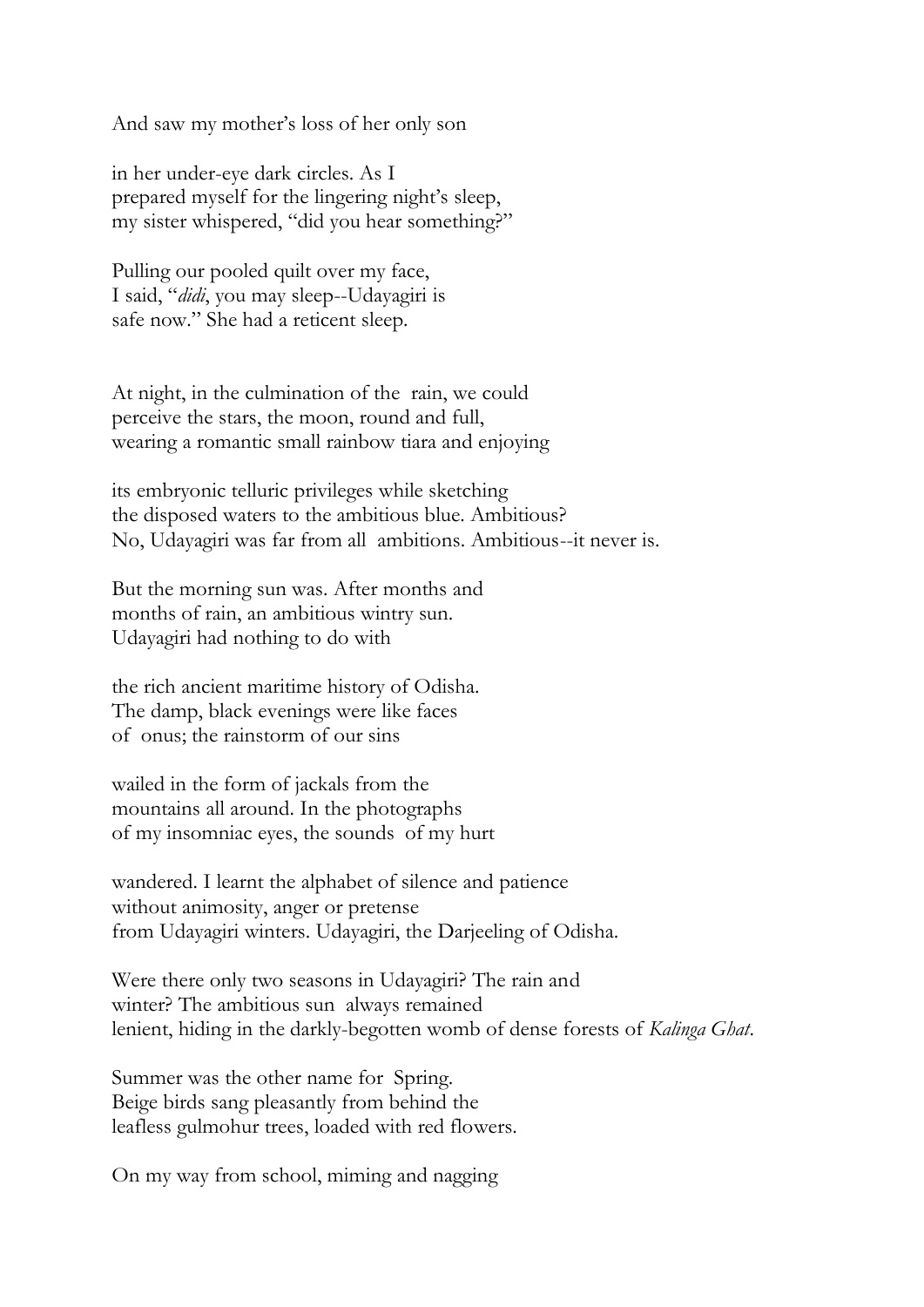a cuckoo to yell, forgetting her sweet voice. I enjoyed that game. A game that makes

me livid now elsewhere in the metropolis. My tissues are aerated with echoes of the chirping birds of Udayagiri till today; I am christened.

I was christened. All along it has been there. I feel its existence, but not sure of the space it has occupied in my being.

Growing up among the ruins, patiently, I have become mature in the art of frolicking with my shadow till sundown. Each

dark night, it creeps under my door, that feel of love and the sense of loss borrowed from Udayagiri. I feel its rustle, but

cannot touch it. Sense its breath through the walls, thinking of the walls of our *Golla Street* house, the timeless patches on the

walls like illusory shadows of elephants, zebras or a mad woman's ruffled head or a dog barking or yawning. Breathing shadows.

In darkness I touch and feel the ruins. Ruined pillars, archways, moth-destroyed wedding albums. Sultry, sticky cream-powder-comb boxes. Detached parents and sisters.

I draw a portrait on the sky. It senses my anguish. The heavens descend with its quills. Failing to get its clue, I sulk, shrivel and wilt.

**Dr.Nandini Sahu**(1973) is an Associate Professor of English in IGNOU, New Delhi, India. She is a poet, creative writer and literary critic; is the author/editor of eight books and more than forty research papers published in India, U.S.A., U.K., South Africa and Pakistan. She is a double gold medalist in English literature and the award winner of All India Poetry Contest and *Shiksha Rattan Purashkar*. Her areas of research interest cover New Literatures, Critical Theory, Folklore and Culture Studies, Children's Literature, American Literature and ELT. She is the